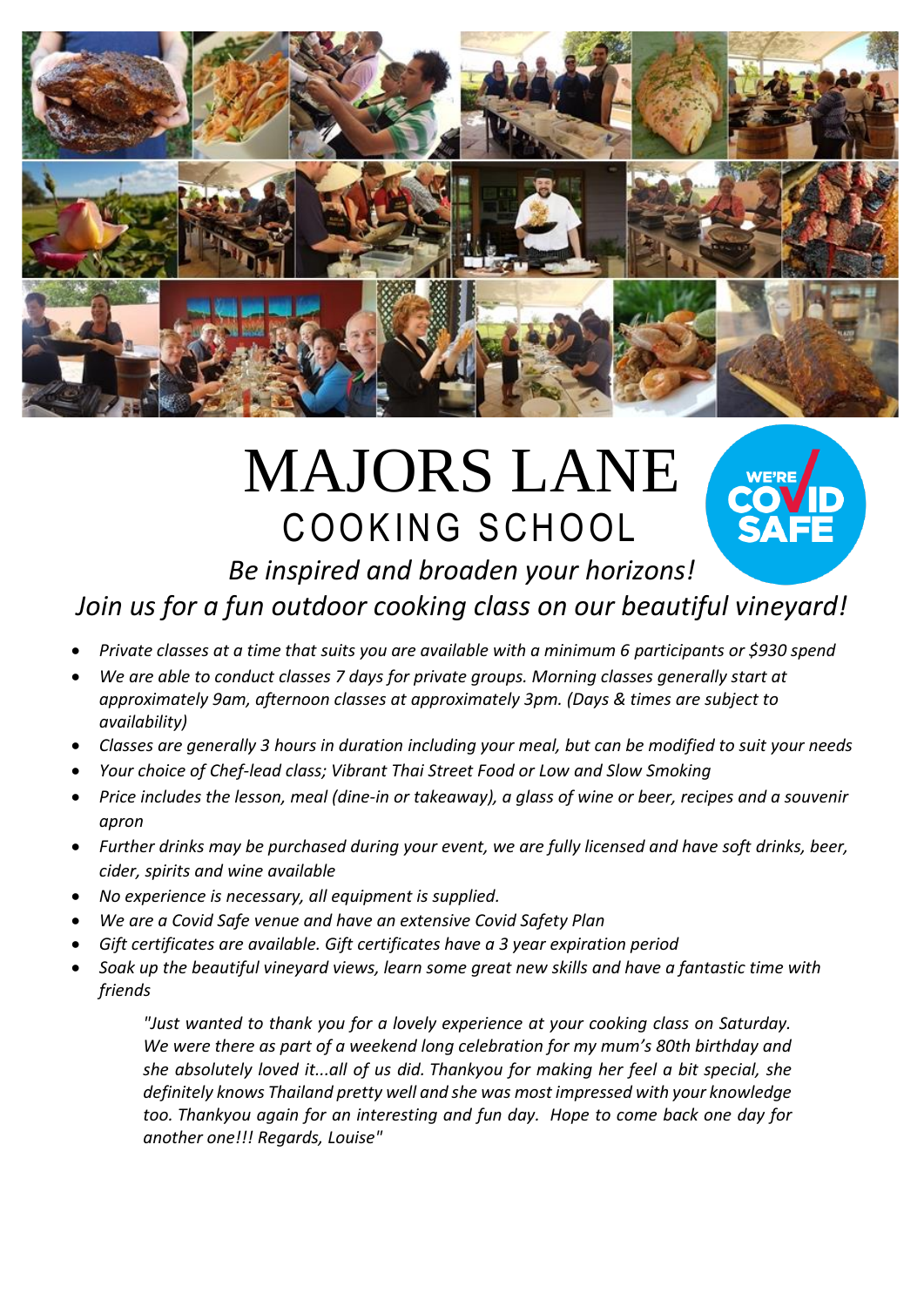## *Class List*

#### **1. Vibrant Thai Street Food**

Your senses will be ignited by the smells, sounds and flavours of Thailand as you learn how to compile a tantalising menu, find and select the best local produce and balance the fundamental flavours of Thai cuisine.

Our Chef Ben will teach you how to make curry pastes from scratch, make balanced dipping sauces and use knife and presentation skills to bring your authentic dishes to life.

Thai Red Curry Chicken with Eggplant: Learn the hidden secrets to this iconic Thai Street food. Make a fresh Thai Red Curry paste from scratch. Learn about using fresh Thai herbs and spices and how to balance the flavour.

Thai Style Omelette: Get the technique to this vibrant staple and make a beautiful fluffy Thai Style omelette stuffed with a unique blend of Thai herbs and sauces.

Jasmine Rice: Hear the story behind Jasmine rice, learn how to select the best rice and how to cook your rice to bring out its uniquely Thai fragrance.

Warm Beef and Noodle Salad with Peanut Dressing: Learn a secret Thai marinade for beef to give it a perfect sticky char. Hear the story behind rice noodles and how to blend them with Thai herbs and an authentic peanut dressing to make a wonderful salad.

Pork Laab: Laab is a simple yet mouth watering dish, but its packed full of flavour. Combining the freshness of mint with the sourness of lime and spice of chilli, this dish is a real treat for your tastebuds.

#### **2. Low and Slow Smoking**

Our Low and Slow Smoking Class will give you all the knowledge and skills you need to make top-grade, mouth-watering slow smoked meats including beef brisket and chicken wings. Whilst meats smoke in the Traegar smoker in front of you, our Pitmaster Ben will cover topics such as meat selection, preparation, smoking methods, cooking temperatures, cooking times, smoker types and timber selection.

You will learn to make your own rubs and barbecue sauce as well as a selection of side dishes.

Once the smoked meats are ready, you will enjoy a meat-sweat inducing meal complete with the sides you create.

## *To Book*

1. Call to ensure your preferred date and time are available

2. Complete and return the booking form via email or in person

3. Organise payment

#### **Inquiries please call (02) 49307832 or email bookings@majorslane.com**

#### **64 Majors Lane, Lovedale NSW 2320**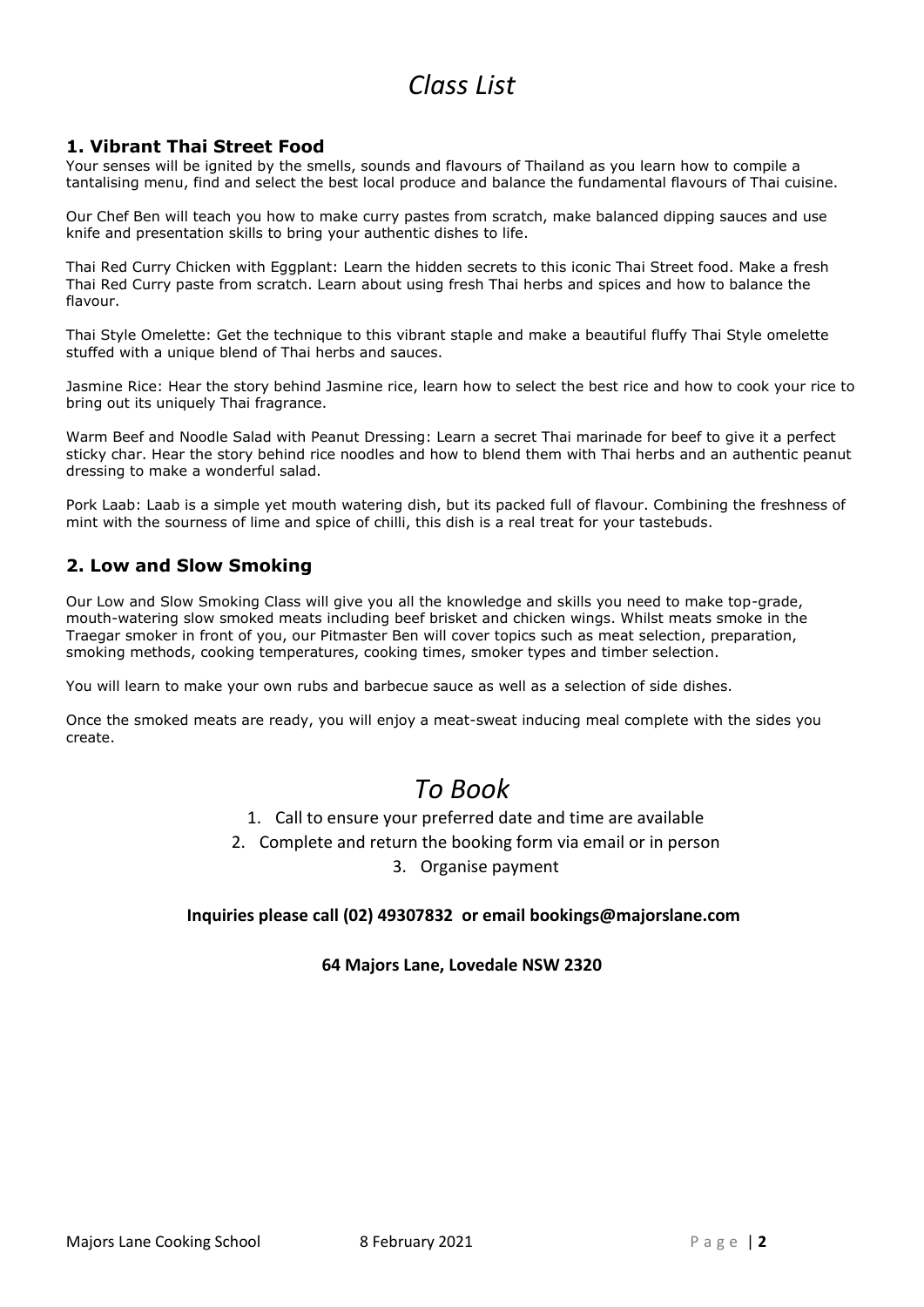# MAJORS LANE COOKING SCHOOL

#### **Private Class Terms & Conditions**

- Payment in full is required at the time of booking to secure your preferred date and time
- Please advise us of food allergies at time of booking. We are unable to provide substitute ingredients or alternatives otherwise. Additional charges may apply for substitute ingredients/alternatives.
- Please arrive 5 minutes prior to the commencement of the class to ensure that the class starts on time.
- Menu items listed in the schedule are a guide only. Menus and menu items are subject to variation without notice due to availability of produce.
- Classes are held outdoors in our covered courtyard, please wear appropriate clothing.
- For safety, closed shoes must be worn, individuals wearing thongs, open toed shoes or high heels will not be allowed to participate in the class.
- Individuals participate at their own risk
- Depending on the class, alcohol consumption may be restricted until after cooking is complete for safety reasons
- Majors Lane Cooking School reserves the right to alter or cancel a class (for example dangerous weather conditions, illness). A full refund or rescheduled date will be offered.
- Space is limited and out of respect to paying participants/guests, spectators are not permitted for these classes, nor can they join the group for lunch.
- The group agrees to commence and finish the class at the agreed upon time. A charge of \$250 per hour or part thereof may be payable should the class not commence and finish on time
- Cancellations within 7 days of the class date are non-refundable and non-transferable to a different date. If your class needs to be cancelled due to Covid-19 restrictions on travel or activities, a rescheduled date will be offered.

#### **Covid Safety Initiatives**

The team at Majors Lane Cooking School are committed to providing a Covid-19 Safe cooking class experience for our participants. We have developed a thorough Covid-19 Safety Plan which runs alongside our Covid-19 Safety Plan for our Café. The following initiatives have been implemented:

- Class sizes have been reduced to ensure we can provide adequate physical distancing.
- Please arrive 5 minutes prior to the commencement of the class so our staff can go through your class orientation.
- Upon arrival all guests are required to check-in using our QR Code.
- Every participant should maintain 1.5m physical distancing.
- Handwashing facilities are available, you will be asked to thoroughly wash your hands upon arrival. Hand sanitiser is available at all entry and exit points.
- Frequently touched areas throughout the premises are sanitised by staff multiple times each day.
- Customers are advised to contact us to reschedule their booking if they are sick or if they are displaying symptoms of COVID-19 (please see our cancellation policy).
- Each participant will have an individual work station, which will be spaced 1.5m apart. Participants attending together will be placed near each other wherever possible.
- Each participant will have their own individual cooking equipment and utensils. All equipment is thoroughly washed and sanitised before use in a commercial grade dishwasher using commercial grade detergent and sanitiser.
- Single use tableware, cutlery and cups will be used.
- Food safe gloves and masks are available upon request.
- To limit movement throughout our premises participants must remain at their workstation/chair except for using the bathroom. If additional equipment etc is needed your host will deliver it to you.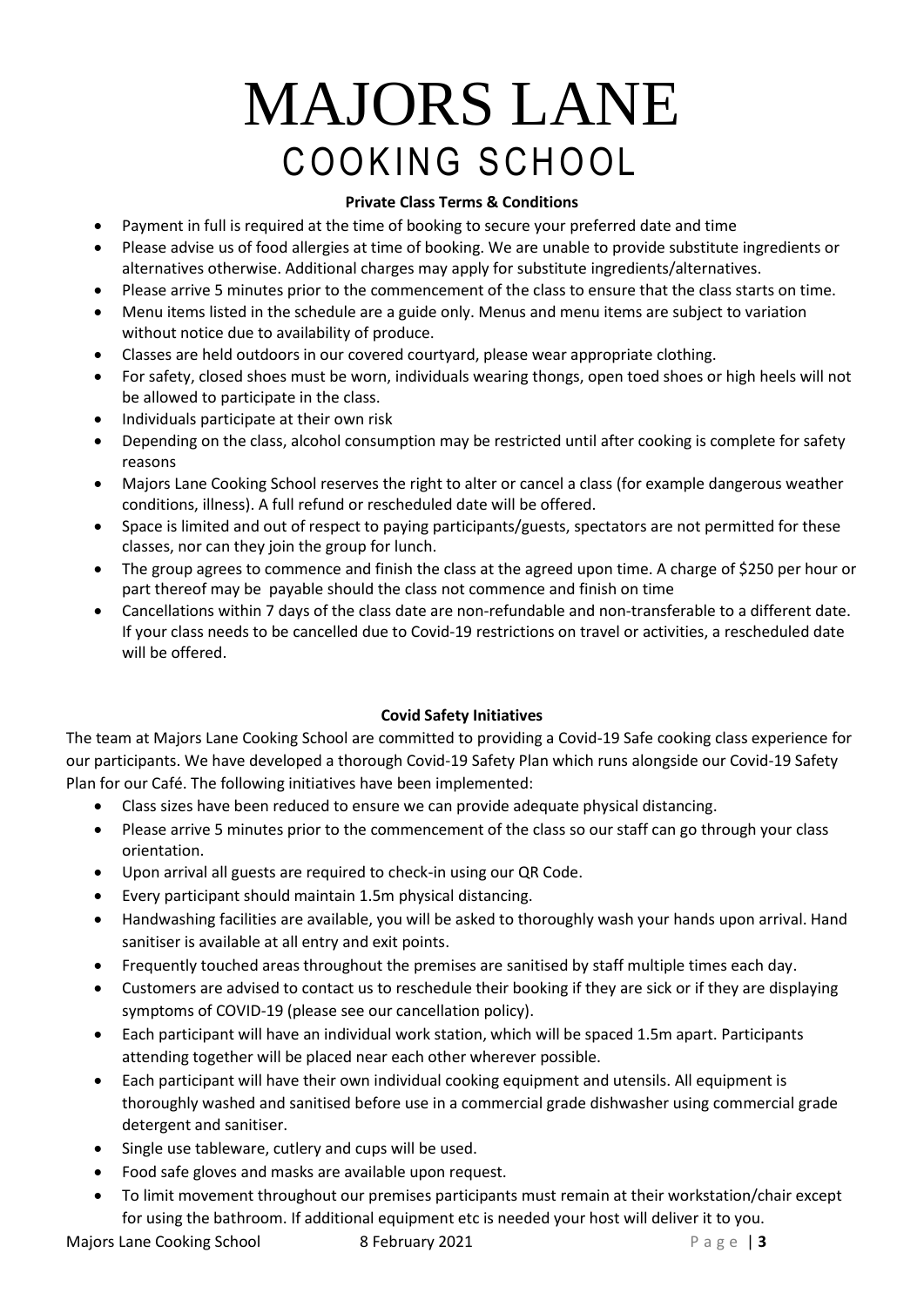- Access to the café kitchen is restricted to staff only
- Participants will prepare, cook, and consume their own food. Any food that is being prepared for the entire class will be handled by the Chef hosting the class.
- Participants have the option of dining at their work-station or can take their food home at the completion of the class.